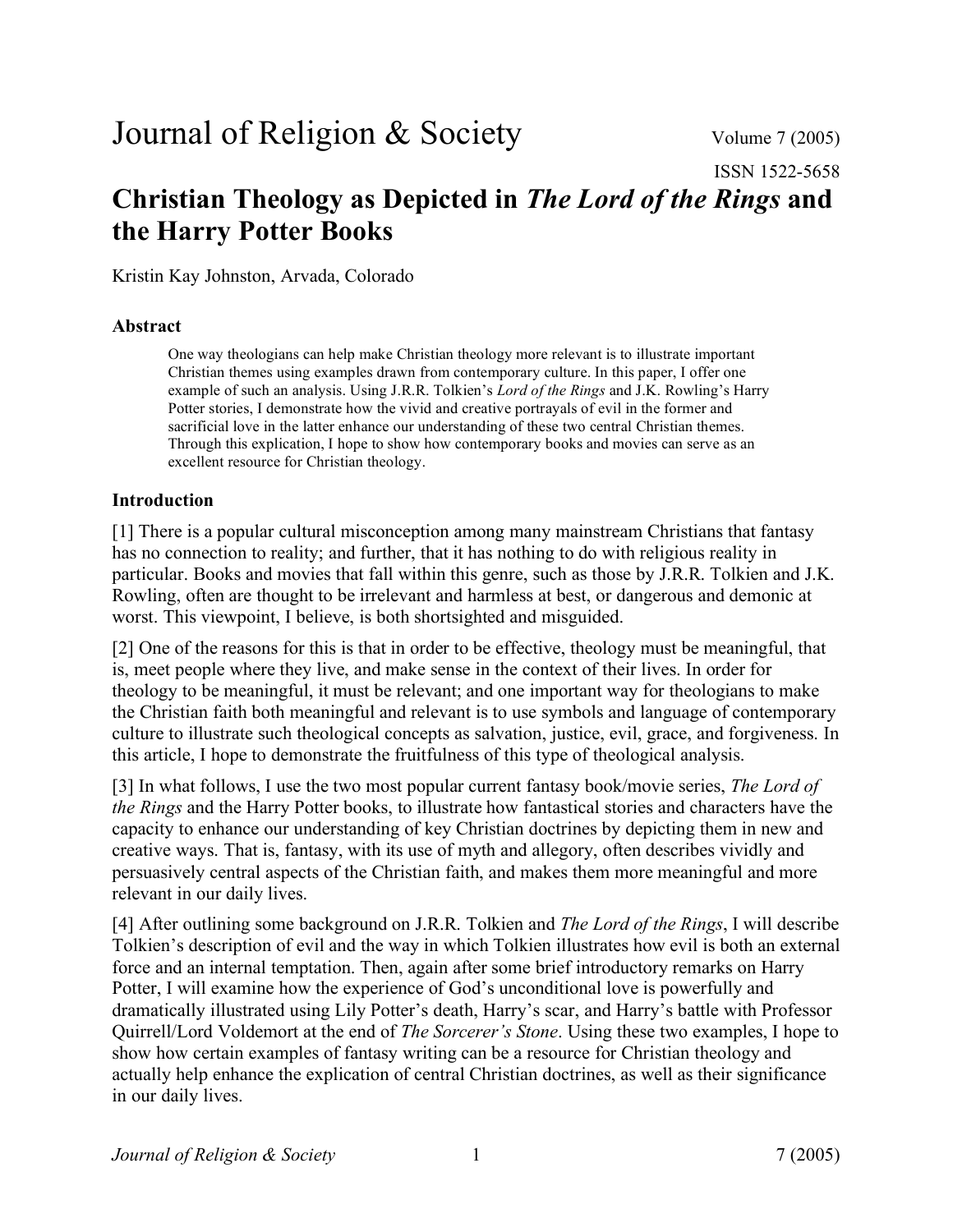[5] Before beginning with Tolkien and *The Lord of the Rings*, something must be said about the significant differences between *The Lord of the Rings* trilogy and the Harry Potter series. First, Tolkien's books reflect both his scholarly passion for language and myth – in fact, the idea for *The Lord of the Rings* came from his creation of the Elvish language – and his deeply felt Catholic Christian faith.<sup>1</sup> Both of these influences pervade Tolkien's books; he intentionally infused *The Lord of the Rings* with Christian imagery and sweeping mythological symbolism. By contrast, J.K. Rowling is not a scholar – which might be a significant reason why her books are so well-read – and her books do not have the gravitas of *The Lord of the Rings*: they are not grounded, for example, in a complicated, elaborate creation story such as *The Silmarillion*, which is Tolkien's original founding myth that gives rise to the whole of Middle Earth. Further, to my knowledge, Rowling has never spoken publicly about her faith, and she has certainly not relied on Christian tradition or doctrine in any sort of intentional way in writing her books. Finally, there is the fact that the reception of *The Lord of the Rings* has been almost universally favorable in Christian denominations, while the Harry Potter books have been criticized as being anti-Christian by many conservative Christian churches.

[6] However, in spite of these differences, I do believe it is legitimate to bring these two works together, given that they do share a similar literary genre, and thanks to the film industry, they have been lumped together by many moviegoers these past few years. In addition, they are also both stories ostensibly aimed at young adults, but which have garnered a devoted following among adults as well; hence, both series have cross-generational appeal.

# **J.R.R. Tolkien and the Background to** *The Lord of the Rings*

[7] The importance of Tolkien's Christianity – in particular, his Catholic Christianity – for understanding the mythology of *The Lord of the Rings* is well known. As Joseph Pearce notes in his biography of Tolkien, "Christianity shines through every page" (10). Tolkien's friend, George Sayer, also remarked, "The Lord of the Rings would have been very different, and the writing of it very difficult, if Tolkien hadn't been a Christian. He thought it a profoundly Christian book" (Pearce: 100). And, finally, the fantasy writer Stephen Lawhead remarks, "What an extraordinary thing, I thought; though Tolkien makes never so much as a glancing reference to Jesus Christ in a single paragraph of all The Lord of the Rings' thick volumes, His face is glimpsed on virtually every page" (Pearce: 82).

[8] Given the importance of Tolkien's religious mindset for his works of fiction, there is not nearly enough time to discuss all the Christian symbolism that exists in the *The Lord of the Rings*. 2 Instead, I will focus on just one theme that is powerfully woven into the whole of the trilogy and bears unmistakable signs of Christian influence, that is, the concept of evil.

 $\frac{1}{1}$ <sup>1</sup> Tolkien was named the Rawlinson and Bosworth Professor of Anglo-Saxon at Oxford University in 1925, and his academic sub-speciality was the literature and language of Mercian, an Anglo-Saxon dialect. See Birzer, 105.

<sup>&</sup>lt;sup>2</sup> One example of Christian symbolism that I cannot help but mention in a footnote is the depiction of the elfin bread, the *lembas*, which functions as a type of "eucharist" in the trilogy. So, for example, in two places in *The Return of the King*, we read about the power of the *lembas* to sustain, and its natural repulsion of evil. First, we find that both the Orcs and Gollum are disgusted by the *lembas*: "I guess they disliked the very look and smell of the *lembas*, worse than Gollum did. It's scattered about and some of it is trampled and broken . . ." (201). Then later, Tolkien writes, "The *lembas* has a virtue without which they would long ago have lain down to die. It did not satisfy desire, and at times Sam's mind was filled with the memories of food, and the longing for simple bread and meats. And yet this waybread of the Elves had a potency that increased as travelers relied on it alone and did not mingle it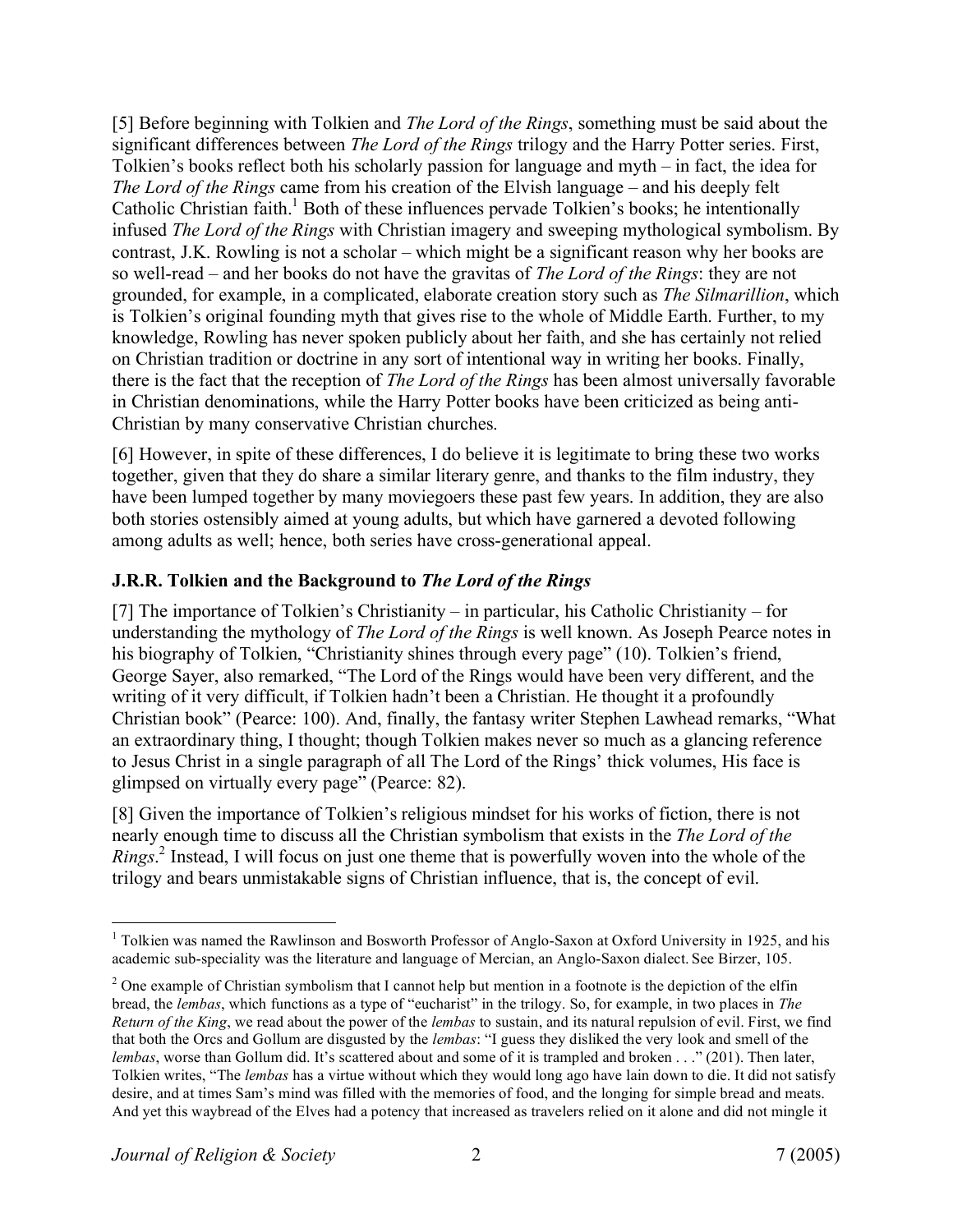[9] Tolkien's depiction of evil is particularly relevant for today's post -9/11 context given the increased tendency of politicians and other public figures to speak about good and evil in very black and white terms,, as though they were two entirely separate entities that were clearly distinguishable. I doubt this fits the reality of most people's experience of evil. We are able to recognize a mixture of good and evil in many people; individuals whom we identify as "good" may act in ways that are "evil." We may even see evil in ourselves, though we usually think of ourselves as being "good" – at least most of the time. Tolkien very clearly recognized that evil is not so obviously discernable, and that the relationship between good and evil can be very complicated. And this perspective is a much-needed corrective for our society today.

[10] In order to understand Tolkien's core convictions about evil, we need to look to *The Silmarillion* and the creation story Tolkien describes there. Tolkien's story of creation begins with Iluvatar, the One, and the Ainur, the Holy Ones who were the offspring of Iluvatar's thought. One of the Ainur, Melkor, "fell," much like Satan, because he was not content with the music of Iluvatar, but wanted to introduce themes of his own design, and thus created discord and strife. Melkor, called the beginning of evil, wanted to rule Arda, the earth, and fought for dominion over it. Sauron was his greatest servant, described in *The Silmarillion* as "a sorcerer of dreadful power, master of shadows and of phantoms, foul in wisdom, cruel in strength, misshaping what he touched, twisting what he ruled" (156). After Melkor was imprisoned and banished from the world, Sauron became the primary agent of evil in Middle Earth. It was Sauron who formed the One Ring, the Ring of Power, and it is evil because Sauron poured his own strength and will into it. Thus, the Ring, perhaps even more than Sauron, becomes the instrument of evil in *The Lord of the Rings*.

# **The Depiction of Evil in** *The Lord of the Rings*

[11] Tolkien believed very strongly in the power of evil, and more specifically, evil's power to corrupt us, which we see in several places in the story. The origins of the Orcs are one example. They were originally Elves who were enslaved and ensnared by Melkor, and their disfigured bodies reflect their poisoned souls. The creation of the Orcs is described in *The Silmarillion* as follows: The Elves "who came into the hands of Melkor . . . were put there in prison, and by slow arts of cruelty were corrupted and enslaved and thus did Melkor breed the hideous race of the Orcs in envy and mockery of the Elves, of whom they were afterwards the bitterest foes. For the Orcs had life and multiplied after the manner of the Children of Iluvatar; and naught that had life of its own, nor the semblance of life, could ever Melkor make . . . And deep in their dark hearts the Orcs loathed the Master whom they served in fear, the maker only of their misery. This it may be was the vilest deed of Melkor, and the most hateful to Iluvatar" (50). This theme comes back in the trilogy, in book three, where Frodo says to Sam, "The Shadow that bred them can only mock, it cannot make: not new real new things of its own. I don't think it gave life to the Orcs, it only ruined them and twisted them" (*The Return of the King*: 201).

[12] The origins of the Nazgul, the Ringwraiths, are another example. They used to be men – they were the nine men originally given the rings; but they were corrupted by the power of evil, and now are neither living nor dead. In *The Silmarillion* we read that "Darkness went with them, and they cried with voices of death" (289). In *The Lord of the Rings*, Tolkien's describes the

with other foods. It fed the will, and it gave strength to endure, and to master sinew and limb beyond the measure of mortal kind" (227-28).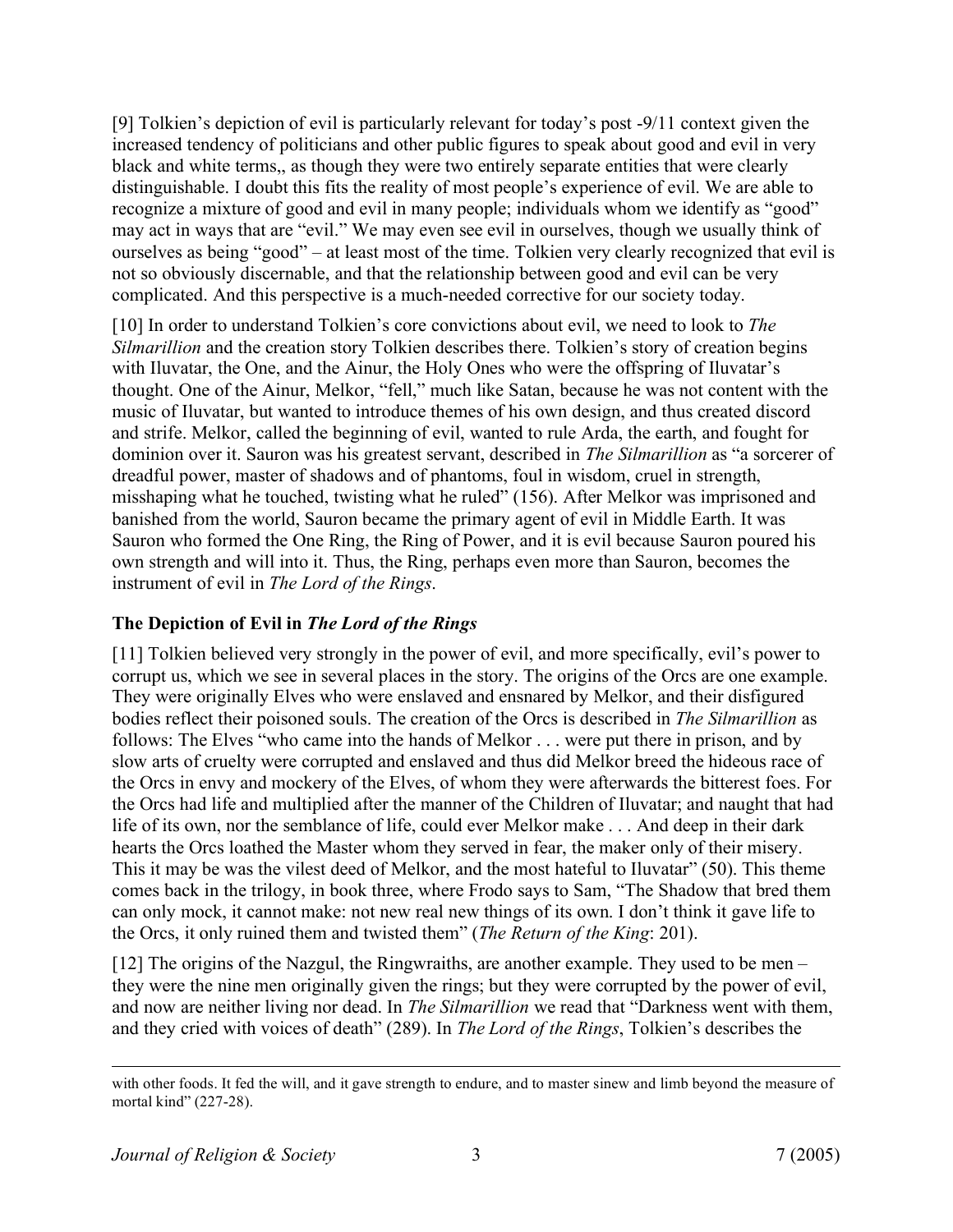Lord of the Nazgul as follows: "The Black Rider flung back his hood, and behold! He had a kingly crown; and yet upon no head visible was it set. The red fires shown between it and the mantled shoulders vast and dark. From a mouth unseen there came a deadly laughter. 'Old fool!' he said. 'Old fool! This is my hour. Do you not know Death when you see it?" (*The Return of the King*: 100).

[13] This leads me to what I consider the most interesting aspect of Tolkien's depiction of evil, described well by Tom Shippey. He notes that there is a "running ambivalence throughout the whole of *The Lord of the Rings*" that reflects an important ambivalence in Christian theology itself – that is, whether evil should be properly described as the privation of good, with no real substance in and of itself . . . or whether evil was a real force that must be resisted and fought by the forces of good  $\ldots$  " (130). In other words, is evil the result of an internal disposition – St. Paul's "evil I do not want is what I do" – or an external power that exercises dominion over us?

[14] Tolkien writes this ambiguity into every relationship individual characters have with the Ring. Both Galadriel and Gandalf are tempted by it when Frodo offers it to them, but they have the strength to refuse it. Bilbo has a terrible time giving it up, having possessed it for so long, but Gandalf finally convinces him – but not without a struggle. However, the fact that he was able to let it go is significant, and at least one author suggests that "In this single act not only does [Bilbo] break the cycle of murder and lies that surrounds the Ring, but in so doing he sets a precedent that may eventually allow the Ring to be destroyed" (Smith: 24). Both Aragorn and Faramir are able to resist the power of the Ring and work against it, but Boromir gave in to the temptation to wear the Ring, and his treachery cost him his life.

[15] Gollum, of course, is more corrupted by the Ring than any other character in the trilogy, and he bears the poisonous effects of the Ring on his own twisted, misshapen body. He once was a hobbit-like creature, but now only a whisper of Smeagol remains. I like Bradley Birzer's description of Gollum, who writes, "The Ring as sin reshapes Gollum. Formerly a hobbit, he is now a disfigured shell of his former self, 'stretched' beyond what nature or Iluvatar had intended" (105). He says further, "To Gollum, [the Ring] is his 'precious.' It consumes him. One who wears it becomes slowly habituated to sin rather than to goodness, decorum, and virtue. The more one uses it, the more one 'fades': [one] becomes in the end invisible permanently, and walks in the twilight under the eye of the dark power that rules the Ring . . . and sooner or later the dark power will devour him" (105).

[16] There is a poignant moment in *The Two Towers* when we dare to believe that Gollum has been exorcised by Smeagol, and good has won out, but it cannot last. Sam overhears Gollum and Smeagol talking: two wills fighting over one body. Tolkien writes, "Smeagol was holding a debate with some other thought that used the same voice but made it squeak and hiss. A pale light and a green light alternated in his eyes as he spoke" (267). And if you have seen the movies, you know that this is perhaps one place where the visual image of the good and evil sides of Gollum/Smeagol is better than the written description (and, incidentally, this is one of the best visual illustrations I have seen for Martin Luther's doctrine of *simul justus et peccator*). However, the good that was Smeagol does not win out after all. Gollum has worn the Ring too long, and in the end, he will die with it rather than be separated from it forever.

[17] Interestingly enough, Sam does not seem to be tempted by the Ring the way others are. In *The Two Towers*, when Sam thinks Frodo has been killed by Shelob the spider, he takes the Ring and puts it around his own neck. Sam's temptation comes in *The Return of the King*, when he is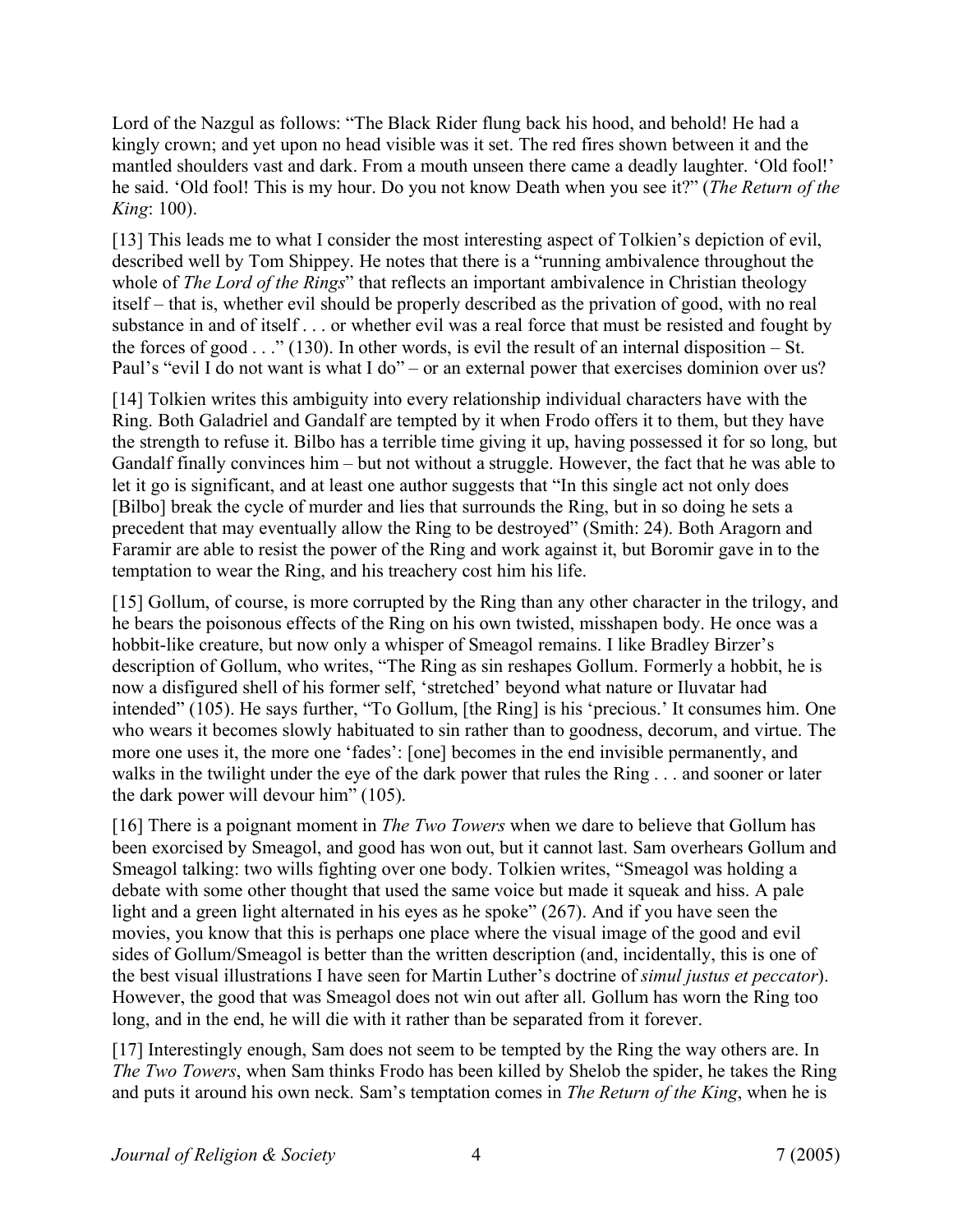trying to rescue Frodo, and feeling that he will never succeed. The Ring's power seems to grow, and Sam sees visions of himself as a strong hero of the age, leading armies against Sauron, and becoming a great lord. Tolkien writes, Sam "had only to put on the Ring and claim it for his own, and all this could be. In that hour of trial it was the love of his master that helped most to hold him firm; but also deep down in him lived still unconquered his plain hobbit-sense: he knew in the core of his heart that he was not large enough to bear such a burden, even if such visions were not a mere cheat to betray him. The one small garden of a free gardener was all his need and due, not a garden swollen to a realm; his own hands to use, not the hands of others to command" (186). For some reason, perhaps because of the true *agape* love for Frodo that fills him, Sam resists the power of the Ring and is able to give it freely back to Frodo when he is rescued.

[18] Another place we can see Sam's seeming immunity to the temptation of the Ring comes in *The Return of the King*, when Sam takes an exhausted Frodo onto his back and carries him up the steep slopes of Mount Doom. Even though Frodo can hardly carry the Ring anymore because it has become such a burden, Sam does not seem to feel the weight of the Ring in the same way. Tolkien writes, "As Frodo clung upon his back, arms loosely about his neck, legs clasped firmly under his arms. Sam staggered to his feet; and then to his amazement he felt the burden light. He had feared that he would have barely strength to lift his master alone, and beyond that he had expected to share in the dreadful dragging weight of the accursed Ring. But it was not so. Whether because Frodo was so worn by his long pains, wound of knife, and venomous sting, and sorrow, fear, and homeless wandering, or because some gift of final strength was given to him Sam lifted Frodo with no more difficulty than if he were carrying a hobbit-child pig-a-back in some romp on the lawns or hayfields of the shire" (233). This seeming resistance to evil could be why at least one author, Bradley J. Birzer, argues that Sam is the true hero of *The Lord of the Rings* (71).

[19] It is in Frodo's relationship to the Ring, however, where we most clearly see the tension between our own inner temptation to evil, and the external power of evil over us. We see this very early in the trilogy, when Gandalf comes to Frodo to tell him the truth about the ring he has inherited from Bilbo. When Gandalf asks for it, we read that Frodo "unfastened it and handed it slowly to the wizard. It felt suddenly very heavy, as if either it or Frodo himself was in some way reluctant for Gandalf to touch it" (*The Fellowship of the Ring*: 54). Again, in the first book, when Frodo puts on the Ring to escape the treachery of Boromir, he sees the Eye of Sauron, and feels the power of the evil that seems to be both outside him and in him. Tolkien writes, "Frodo heard himself crying out: Never, never! Or was it: Verily I come, I come to you? He could not tell. Then as a flash from some other point of power there came to his mind another thought: Take it off! Take it off! Fool, take it off! Take off the Ring! The two powers strove in him. For a moment, perfectly balanced between their piercing points, he writhed, tormented. Suddenly he was aware of himself again. Frodo, neither the Voice nor the Eye; free to choose, and with one remaining instant in which to do so. He took the Ring off his finger" (451). Throughout the trilogy, sometimes the Ring feels heavy to Frodo, like it has its own evil power that is weighing him down; and other times, it seems to be Frodo who is lusting after it, sneaking peeks at it, and caressing it when he thinks no one is watching.

[20] At the end of *The Return of the King*, the question seems to be left open as well: Does Frodo give in to temptation, or is he overpowered by evil? Does Frodo make the choice to keep the Ring for himself, does he give into temptation; or does the power of the Ring finally become too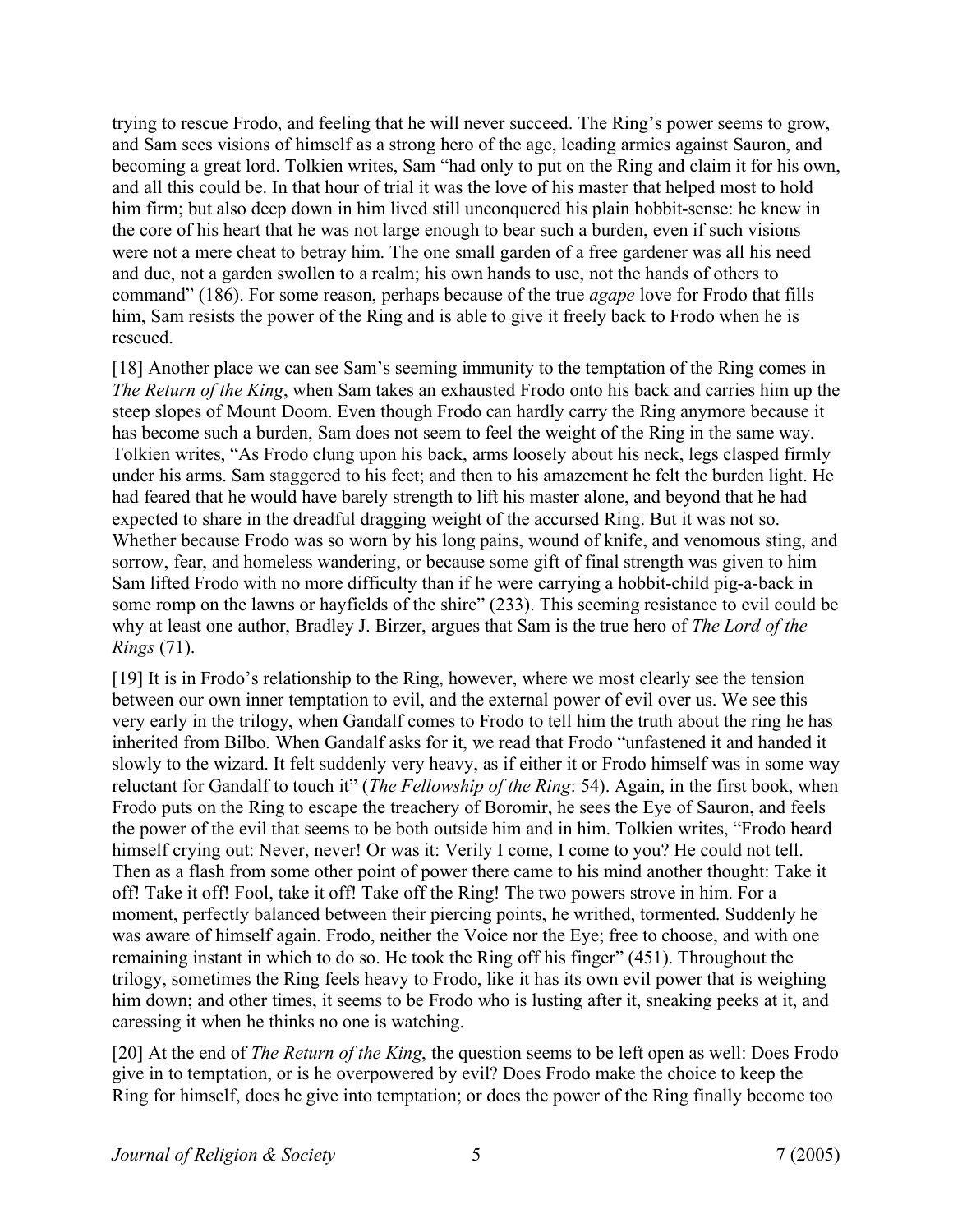much for him, and against his will, is he led to put it on? Shippey argues that this ambivalence reflects a central truth about evil that we see in "The Lord's Prayer," when Christians ask both to be "led not into temptation" and also to be "delivered from evil." Shippey writes, "Are these variants of each other, saying the same thing? Or (much more likely) do they have different but complementary intentions, the first asking God to keep us safe from ourselves . . . , the second asking for protection from the outside . . . ? If the latter is the case, then, Tolkien's double or ambiguous view of evil is not a flirtation with heresy, but expresses a truth about the nature of the universe" (141).

[21] I agree with Shippey that this intentional balancing act is a great strength of *The Lord of the Rings*. As Shippey further notes, "We all recognize, in our better moments at least, that much harm comes from our own imperfections, sometimes terribly magnified, like traffic deaths from haste and aggression and reluctance to leave the party too soon: those are temptations. At the same time there are other disasters for which one feels no responsibility at all, like (as Tolkien was writing) bombs and gas chambers. They may in fact all be connected, as Boethius insisted: no human being can ever see enough to tell" (142).

[22] In my view, Tolkien's nuanced and complicated portrayal of evil is much more authentic than the superficial black hats/white hats rhetoric contemporary culture seems to be so fond of, and Tolkien's work thus offers society a deeper, more meaningful insight into Christian theology, and perhaps into individuals' own experience with evil and temptation as well.

# **Christian Themes in the Harry Potter Narratives**

[23] Before discussing the particulars of the Christian themes present in the Harry Potter books, I want to give a short defense of the books, because they are frequently castigated in some Christian circles. In my view, this condemnation is entirely unjustified. What is often charged is that the Harry Potter books are not good reading for children because they promote witchcraft, that they are too violent, that they promote deceit and lying – some people even argue that the books promote connections to the occult.

[24] I think those opinions are short-sighted and misinformed. Instead, there are some very central Christian themes that come up over and over again in each one of the books, making their presence impossible to ignore. Let me quickly suggest a few of these themes. First, we see repeatedly the act of self-sacrifice for a higher good and for others. This theme appears in book one, when Ron sacrifices himself in a chess match so that Harry and Hermione can keep going to the next test; in book two, when Dobby the house-elf risks his life to try and protect Harry; in book three, when Sirius Black escapes Azkaban prison, also risking his life to protect Harry from Peter Pettigrew, and when Harry and Hermione risk expulsion and punishment to rescue both Sirius and Buckbeak; and, of course, we see this most notably in book four, when Harry risks his life fighting Voldemort to bring back Cedric's body to his parents.

[25] Another important theme is the struggle between good and evil, which is most obvious in *The Chamber of Secrets*, when Harry descends into the underground chamber to fight the evil serpent (the baselisk) and rescue Ginny "from the dead," as it were; and in *The Goblet of Fire*, when the "cloud of witnesses" surrounds Harry when he is locked in the duel with Voldemort, and who are instrumental in helping him escape.

[26] There are also some interesting Christian themes in the story of Harry's birth. When Harry was a baby, there were strange signs in the world, such as the appearance of hundreds of owls, as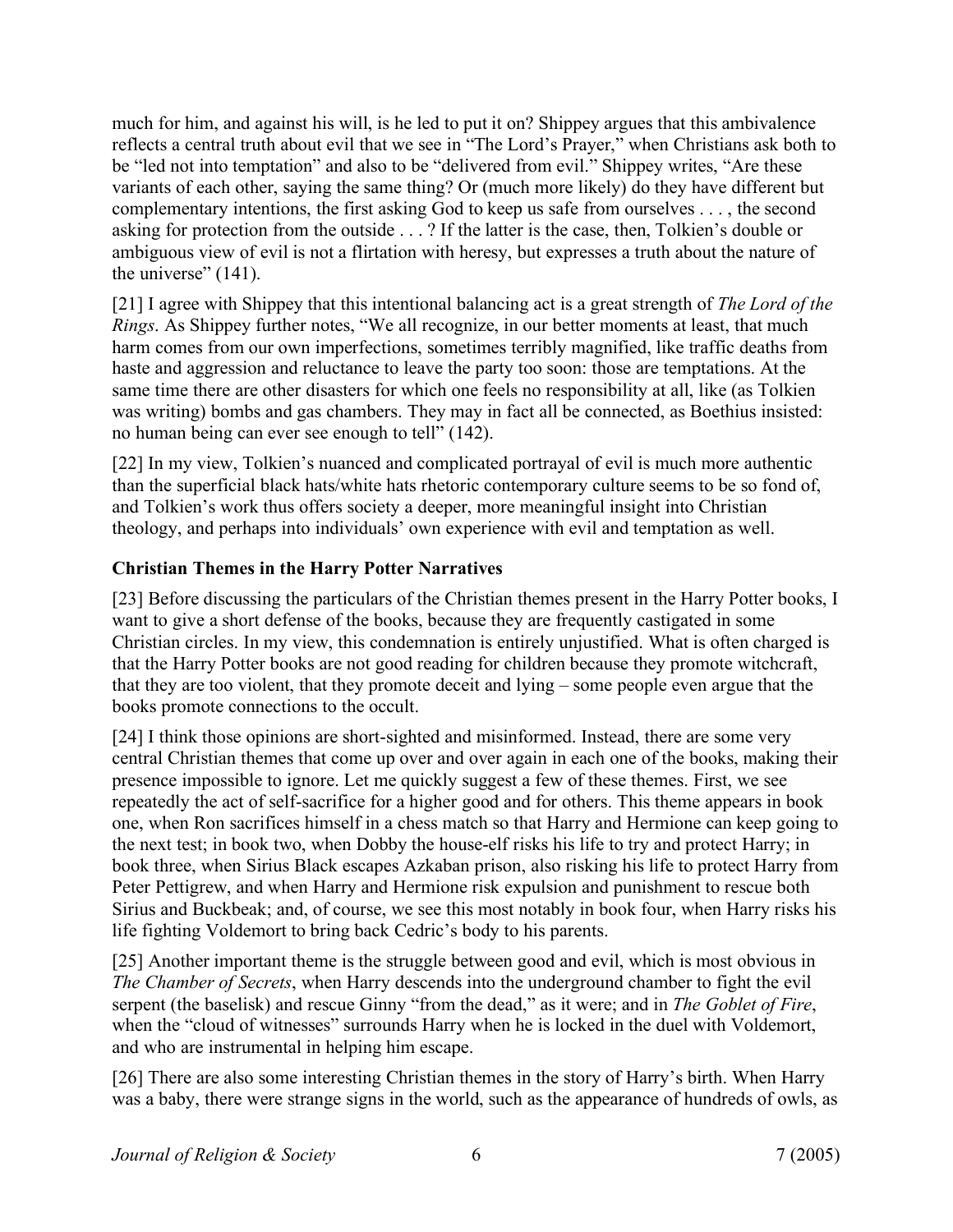well as shooting stars, perhaps reminding us of the appearance of the angels and the star of Bethlehem at Jesus' birth. Recall also the fact that Harry, as a baby, has to flee evil – this recalls both Jesus' flight into Egypt with Mary and Joseph, as well as Moses being put into the basket to escape death. Finally, Harry is brought up ignorant of his true identity, like Moses, learning of his identity only when he is ready to assume the responsibility of his heritage.

[27] Another important Christian theme recalls the Scriptural testimony that God does not see as the world sees, and that the world's judgment is often superficial and inaccurate. So, for example, Hagrid, although he looks rough and has a suspicious background, is one of the best, most loyal characters in the books. Remus Lupin, although he is a werewolf, is a good teacher, a true friend, and on the side of good, which we see most clearly in book five, *The Order of the Phoenix*. Finally, Gildery Lockhart, although he is handsome and famous, is actually shown to be a liar and a coward.

[28] The last theme I want to mention is that of Harry as a wounded healer. Over and over again, in numerous places in each book, the reader comes to see Harry as someone who suffers himself, even as he works to ease the sufferings of others. These are only a few of the many Christian themes that appear in the books, and there are other, more isolated examples as well, such as Peter Pettigrew as the Judas figure who betrayed James and Lily Potter to Voldemort (see Neal for more examples).

# **The Concept of Salvific Love**

[29] Perhaps the most important Christian idea in the Harry Potter books comes in the event that started in all, the event that is the central thread running through each one of the books, Lily Potter's saving love for her son. Lord Voldemort, the evil force in the books, killed James and Lily Potter, Harry's parents, but he was unable to kill Harry because of his mother's love, and the effort broke his power and almost destroyed him.

[30] There are several strong Christian echoes in this scene. First, the mother giving her life for her son certainly reminds Christians of Jesus laying down his life for the world, sacrificing himself that all people might be saved (Neal: 7). Connie Neal writes that Harry's mother "took the curse on herself and died in his place" (126). Obviously, this is a major theme in Christian theology.

[31] The story also recalls the Christian baptismal liturgy, in which the child is baptized and then typically marked with the sign of the cross. The scar that Harry bears is an immediate sign to others of his identity, and it is for Harry and for others a physical mark of the battle against evil he won and the great loss he suffered in that battle. The scar is a constant reminder of who he is, that he is special as "the boy who lived," which is why Dumbledore refuses to fix it when Harry is a baby, even though he could have easily done so: "scars come in handy," Dumbledore says. This recalls the Christian belief that the mark of the cross, received in baptism, is also a lasting sign of God's blessing and love, which protects and sets the child apart.<sup>3</sup> The cross, in its own way, functions as a mark of identity for Christians and a reminder of the battle Christ fought and won.

<sup>&</sup>lt;sup>2</sup><br>3 <sup>3</sup> Neal writes: "As Lily Potter's act of self-sacrificial love saved Harry from the curse of death and made it so that the evil one could not touch him, the Bible says that those who are born of God through faith in the self-sacrificial death of Christ have a special protection" (48).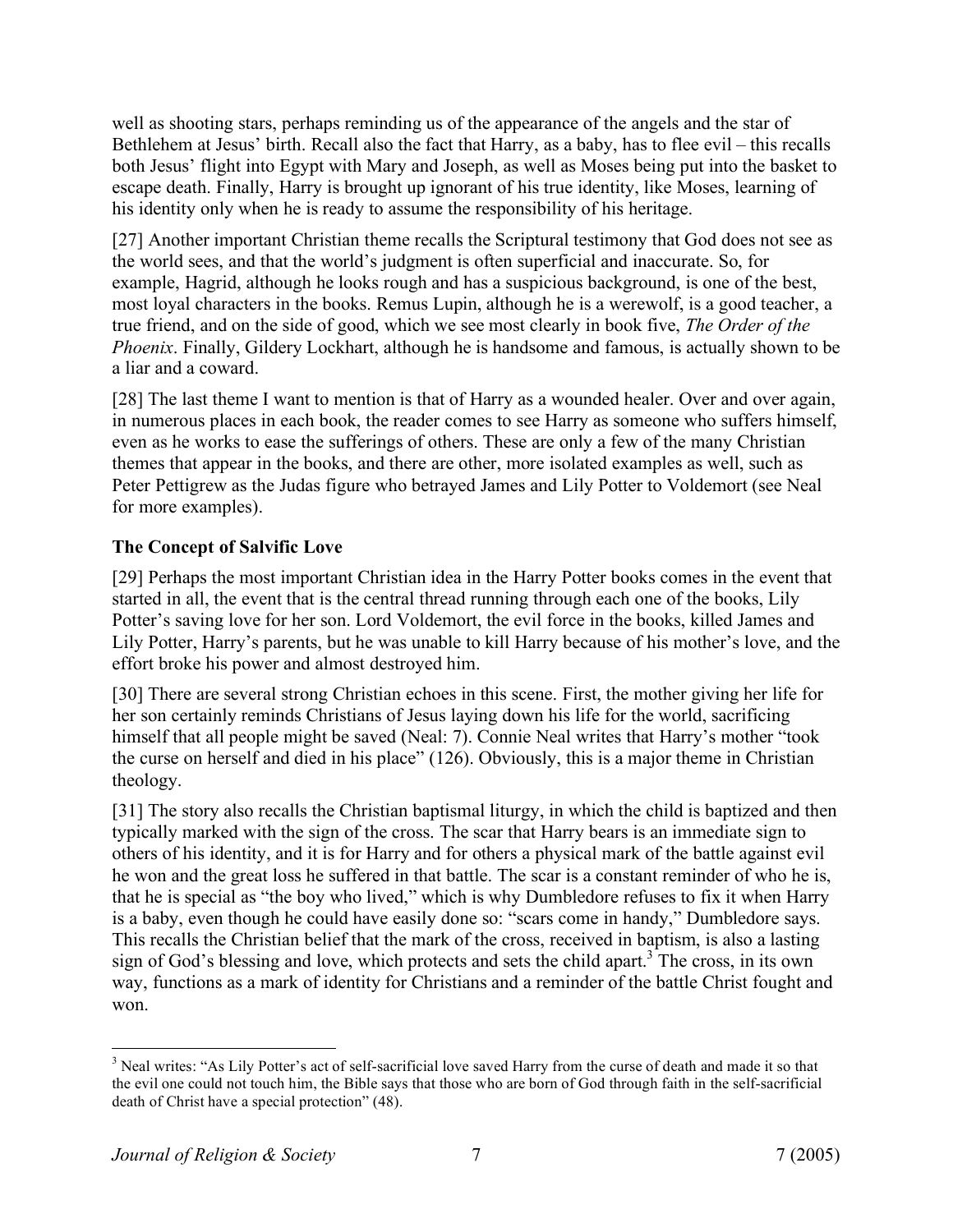[32] And finally, the mystery of God's work in human lives, and the vision we have of it as seen "through a glass darkly" is echoed in the fact that Harry does not fully understand what happened to him as a child, and who he is, who he is becoming. His knowledge and understanding only grows over time, so that in each book we are presented with a little more information. So, for example, it is only in book four that we learn that Voldemort performed the most forbidden of the dark curses, the avada kedavra death curse, on Harry, and that he is the only person ever to have survived it (*The Goblet of Fire*: 216).

[33] The protection Lily's love has given Harry shows up at the end of the first book, when he is fighting Professor Quirrell/Voldemort. Quirrell finds that he cannot touch Harry without his own skin burning because the love of Harry's mother still marks and protects him, and that love is painful to someone so evil as Voldemort. Later, Professor Dumbledore explains it to Harry this way: "Your mother died to save you. If there is one thing Voldemort cannot understand, it is love. He didn't realize that love as powerful as your mother's for you leaves its own mark. Not a scar, no visible sign . . . to have been loved so deeply, even though the person who loved us is gone, will give us some protection forever. It is in your very skin. Quirrell, full of hatred, greed, and ambition, sharing his soul with Voldemort, could not touch you for this reason. It was agony to touch a person marked by something so good" (*The Sorcerer's Stone*: 299).

[34] This view of self-sacrificial love, love that is stronger than death, love that blesses and protects, is a welcome elaboration upon a Christian theme that is perhaps so well-known that it has lost its power. The Christian story is very familiar in most segments of American mainstream culture, particularly after the movie "The Passion," but often it is not translated into real-life language that people can understand or relate to. What the Harry Potter books do is offer an easily understandable image of love that risks itself for the salvation of another, that creates a bond between two people that even death cannot break, that forms the identity of the beloved before he or she is even aware of it. People can understand love between parents and children, love between friends; and perhaps from there, they can more deeply grasp the Christian understanding of God's love.

#### **Conclusion**

[35] Obviously, there is much more to be said about both these book series. They are both rich treasure troves of images and themes that illustrate key Christian doctrines in original, vivid ways. In this way, they serve as an excellent resource for both pastors and teachers who are trying to help others understand and appreciate the Christian faith. One of the ways *The Lord of the Rings* series does this best is through a nuanced depiction of virtue, heroism, temptation, and wickedness that pushes the reader beyond simplistic concepts of good and evil, inviting her to see the complexity in their relationship. The Harry Potter books are less allegorical, but equally powerful in their imaginative and dramatic illustrations of important Christian themes of love, self-sacrifice, and identity. Both the books and the movies not only offer seasoned Christians a fresh look at their faith, but also newcomers an accessible, engaging way to begin conversation about Christian belief. In conclusion, these two book series illustrate that orthodox Christian theology can be found in the most unlikely of places, even in the genre of fantasy literature, and that it is often those places where Christian themes are explored in the most creative and powerful ways, ways that connect with people and invite them into a new and meaningful experience of the Christian faith.